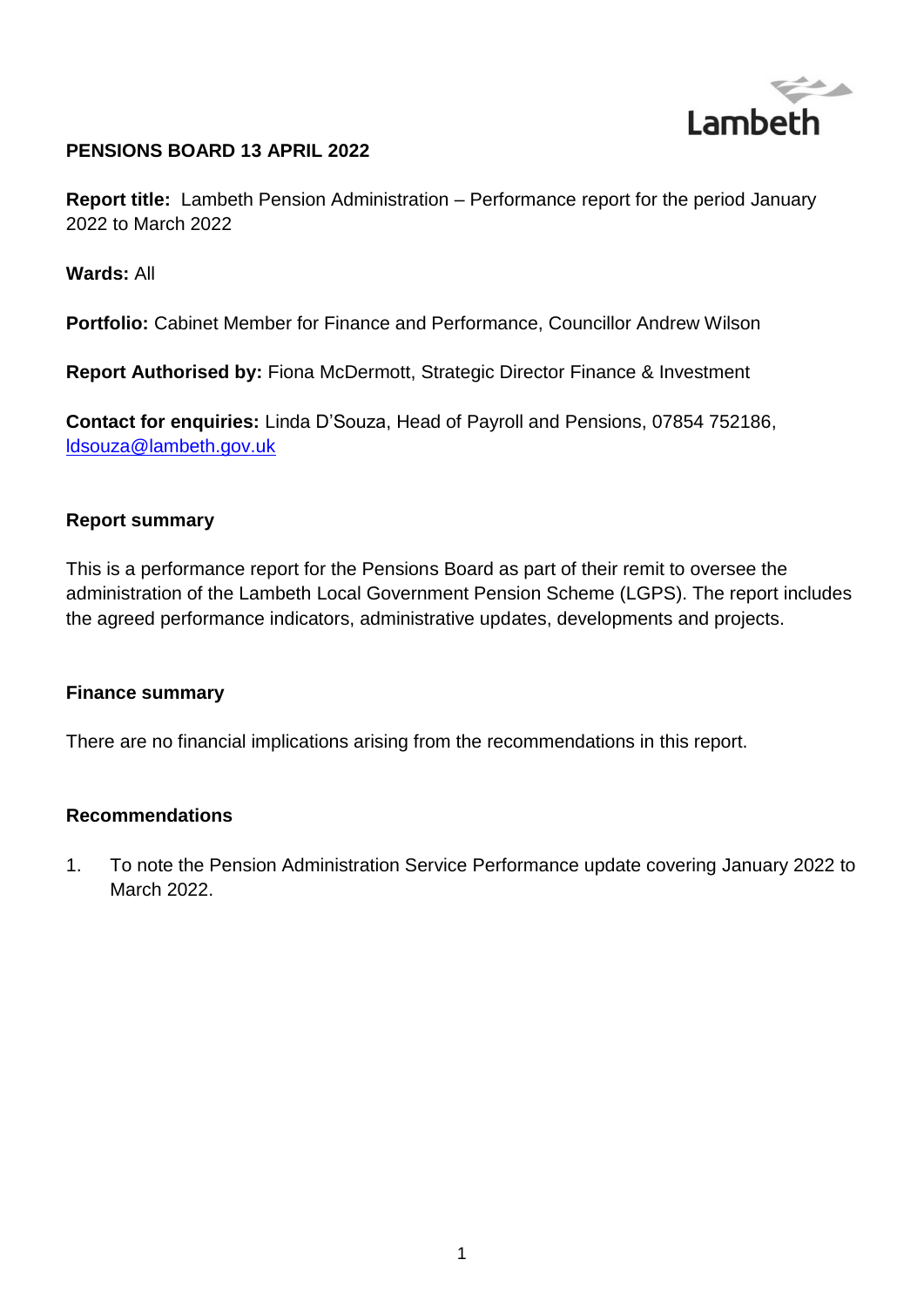# **1. Context**

1.1 The Pensions Board is required to review and provide feedback on the performance of the pensions administration service. This report provides information on the performance of Lambeth Pensions in relation to all its members (active, deferred or pensioner members).

# **2. Proposal and Reasons**

### **Membership data**

2.1 The total membership size of the above mentioned cohort as at 31 March 2022 was 21,340. The table in Appendix One sets out the changes in the membership over the previous 12 months.

## **Key performance indicators**

2.2 Lambeth Pensions measures the work processed using standard key performance indicators. The total number of pensions cases completed on the Altair system in the period January to March was 1,972. Cases are normally set to be completed within five or ten working days depending on the nature of the case. Statistics on key performance indicators can be found in Appendix One.

## **Communications**

- 2.3 **GMP Rectification:** As part of the GMP rectification process, the final correspondence to overpaid pensioners and dependants was issued in early January 2022, which advised members that their adjusted pension will commence from April 2022.
- 2.4 **End of Year Data:** In preparation of this year's Annual Benefit Statements and the March 2022 actuarial valuation of the Fund, correspondence has been issued to employers requesting relevant end of year data.

# **On-line Activity**

- 2.6 **Member Self Service:** [Member Self-Service](https://pensions.lambeth.gov.uk/) (MSS) is an on-line platform to enable pension scheme members to access details about their LGPS pension rights. There are currently 3,672 registered users. The team encourages all pension scheme members to use MSS and links to the site are given in emails and other communications. Statistics on usage are shown in Appendix One.
- 2.7 **Lambeth Pension Fund Website:** There is also a Lambeth Pension Fund [website](https://www.lgpslambeth.org/) which houses general information about the LGPS in addition to specific information pertaining to the London Borough of Lambeth Pension Fund, for example:
	- Information about the running of the Lambeth Pension Fund (e.g. who the Pensions Board and Pension Committee members are)
	- scheme guides, forms and member newsletters
	- the latest valuation report and annual report
	- various pension fund policies (e.g. Communications Policy).
- 2.8 Statistics on usage is shown in Appendix One.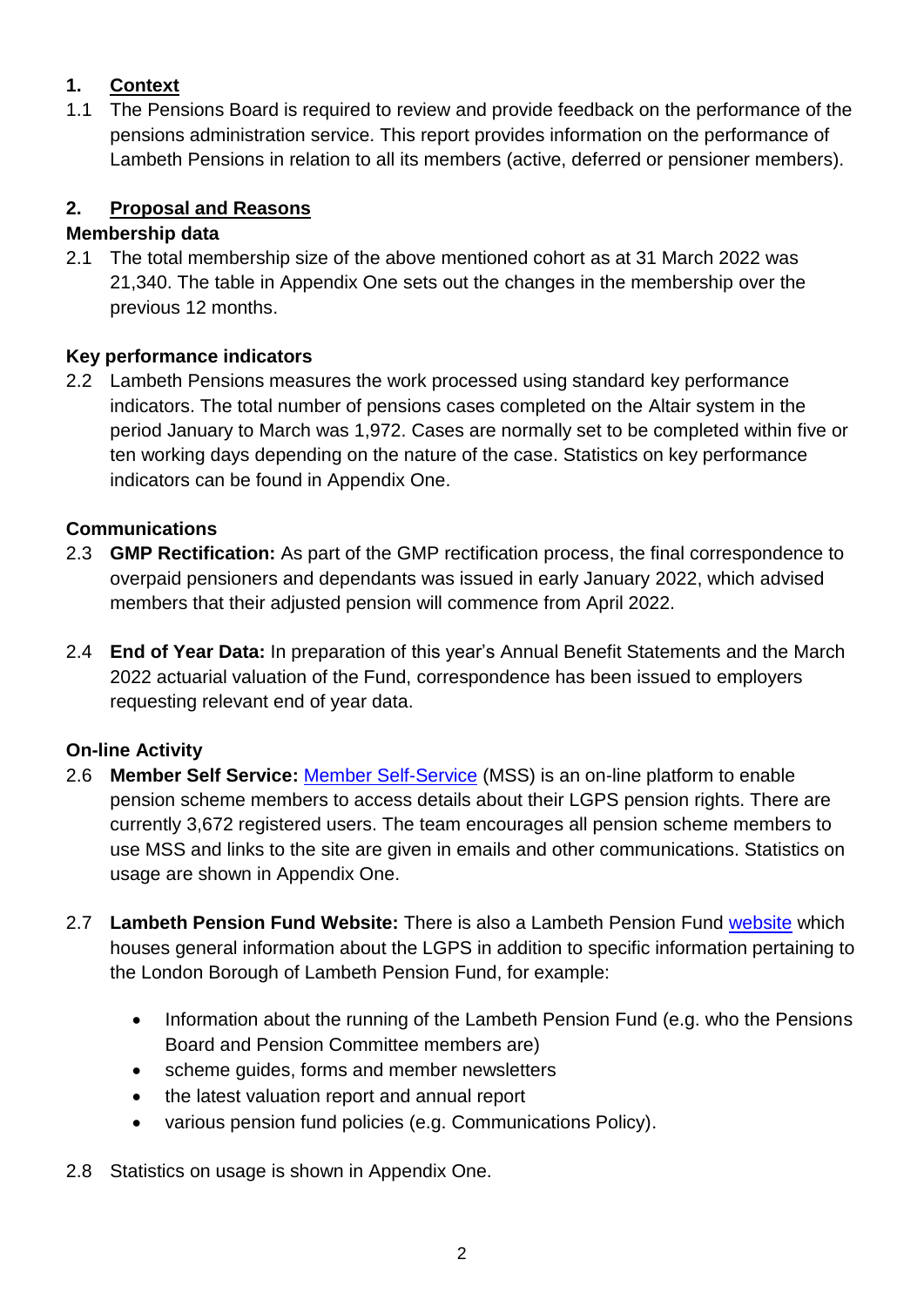#### **Complaints and compliments**

2.9 Lambeth Pensions received one complaint and one compliment during this period. Details are shown in Appendix One.

#### **Internal Dispute Resolution Procedure**

2.10 There were no stage one appeals this quarter. A stage two appeal was received from a company representing a former scheme member who transferred out pension rights in 2013. Although requested at the time, the member believes that Lambeth Pensions should not have allowed the transfer to go ahead. This is now being dealt under the stage two procedure.

#### **Risk register**

2.11 The risk register was updated this quarter. Details are provided in a separate report.

#### **Lambeth Pension Fund Discretions**

2.12 There were no mandatory policy discretions exercised under the Lambeth Pension Fund's Discretionary Policy in this period.

#### **Responsible Investment Workshop**

2.13 A Responsible Investment workshop arranged for the Pension Committee and Pension Board and led by Mercer took place in late March 2022. The agenda included discussion around responsible investment approaches, the social and governance aspects of sustainable investing, as well as a discussion around the next steps.

#### **Pensions Board Training**

- 2.14 A selection of external conferences, workshops and other training opportunities has been shared with members at Appendix Two; these events have been specifically identified as relevant to the Fund and/or members' interests. Should members decide to attend any of the sessions or have identified other training they would like to attend, please inform the Fund's Governance and Compliance Officer Sarah Hargraves [\(SHargraves@lamebth.gov.uk\)](mailto:SHargraves@lamebth.gov.uk) so that member training records can be updated.
- 2.15 These sessions form part of the main training offer to members. Other sessions arranged by fund managers or advisors will be held throughout the year and outside of formal meetings in line with the Training Plan (addressed elsewhere in this agenda). It is vital that members continue to develop and maintain their knowledge of the overall LGPS landscape to fulfill statutory obligations and compliance requirements.
- 2.16 Also included at Appendix Three is a record of training and other relevant events attended by members of the Committee and Board, as notified to officers, over the quarter ending 31 December 2021.
- 2.17 In addition, members are recommended to complete The Pension Regulator's Public Service Toolkit which comprises seven self-learning online modules about managing public service pension schemes with a focus on governance and administration. The toolkit can be found at the following link: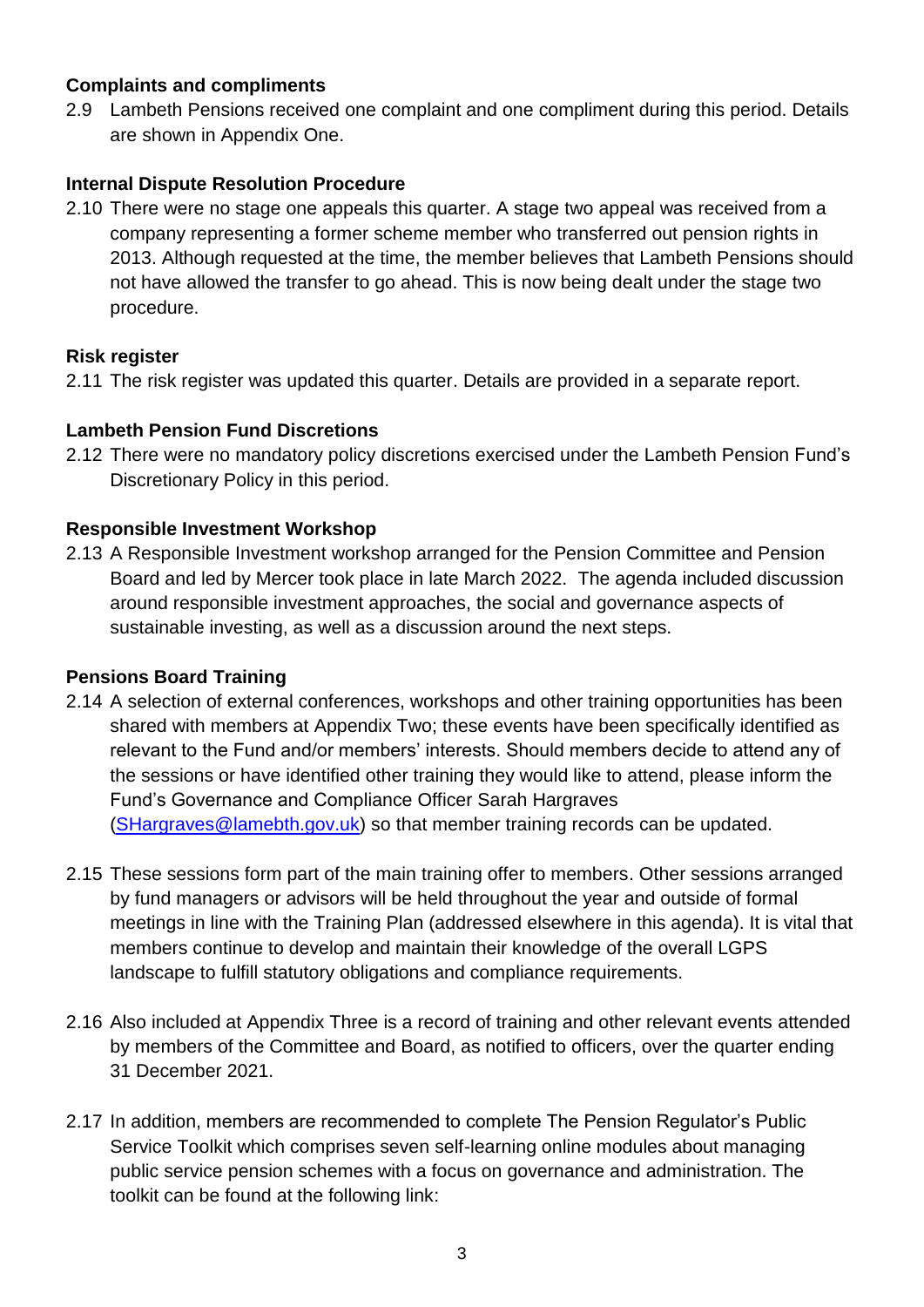[https://www.thepensionsregulator.gov.uk/en/public-service-pension](https://www.thepensionsregulator.gov.uk/en/public-service-pension-schemes/understanding-your-role/learn-about-managing-public-service-schemes)[schemes/understanding-your-role/learn-about-managing-public-service-schemes](https://www.thepensionsregulator.gov.uk/en/public-service-pension-schemes/understanding-your-role/learn-about-managing-public-service-schemes) 

## **Skills Audit**

- 2.18 **Skills Audit:** In December 2021 members of both the Pensions Committee and Board were sent a questionnaire designed to measure the current level of skills and understanding of those charged with the Fund's management and provide a basis for a more targeted ongoing program of training to address areas of low understanding or familiarity.
- 2.19 The survey was based predominantly on the CIPFA Knowledge and Skills Framework 2021, focusing on the key skills identified within that framework as essential for those involved in managing a LGPS fund. The extended deadline for the survey was 31 January 2022; 8 responses in total were received from a possible 14, of which 6 were from the Pensions Committee and 2 from the Board. A summary of the results is presented in Appendix Four.
- 2.20 The summary identifies a number of areas in which respondents to the audit suggested their level of knowledge or familiarity with the topic in question is lacking. This includes governance issues such as pensions legislation and the wider governance framework, and the Committee's/Board's Terms of Reference; the role of the administration function and the principles that guide the production of the Fund's statement of accounts; actuarial methods and assumptions used for calculating the funding level and in undertaking the triennial valuation; and aspects of the investment strategy including benchmark asset allocations.
- 2.21 Some of the training needs identified in the audit may be met through member selflearning or through signposting to existing Fund documentation, and where applicable officers will direct members to the relevant resource; otherwise, these areas will be prioritised for incorporation into the 2022/23 training programme, to be met through internal and external resources, and brought to the Committee for approval and subsequently to the Board with the annual business plan later in the year.

## **Ongoing developments**

- 2.22 **McCloud Judgement Update:** The Public Service Pensions and Judicial Offices Bill has now received Royal Assent and is the legal framework which allows for the retrospective changes required by the McCloud judgment to be made in Scheme Regulations, with the remedy period now confirmed as ending on 31 March 2022.
- 2.23 The first of two sets of LGPS Regulations is expected to be published before the summer recess followed by a consultation on the second set of regulations in the autumn which is expected to cover areas such as taxation and compensation. The Local Government Association (LGA) has stated that the Regulations are expected to come into force on 1 October 2023.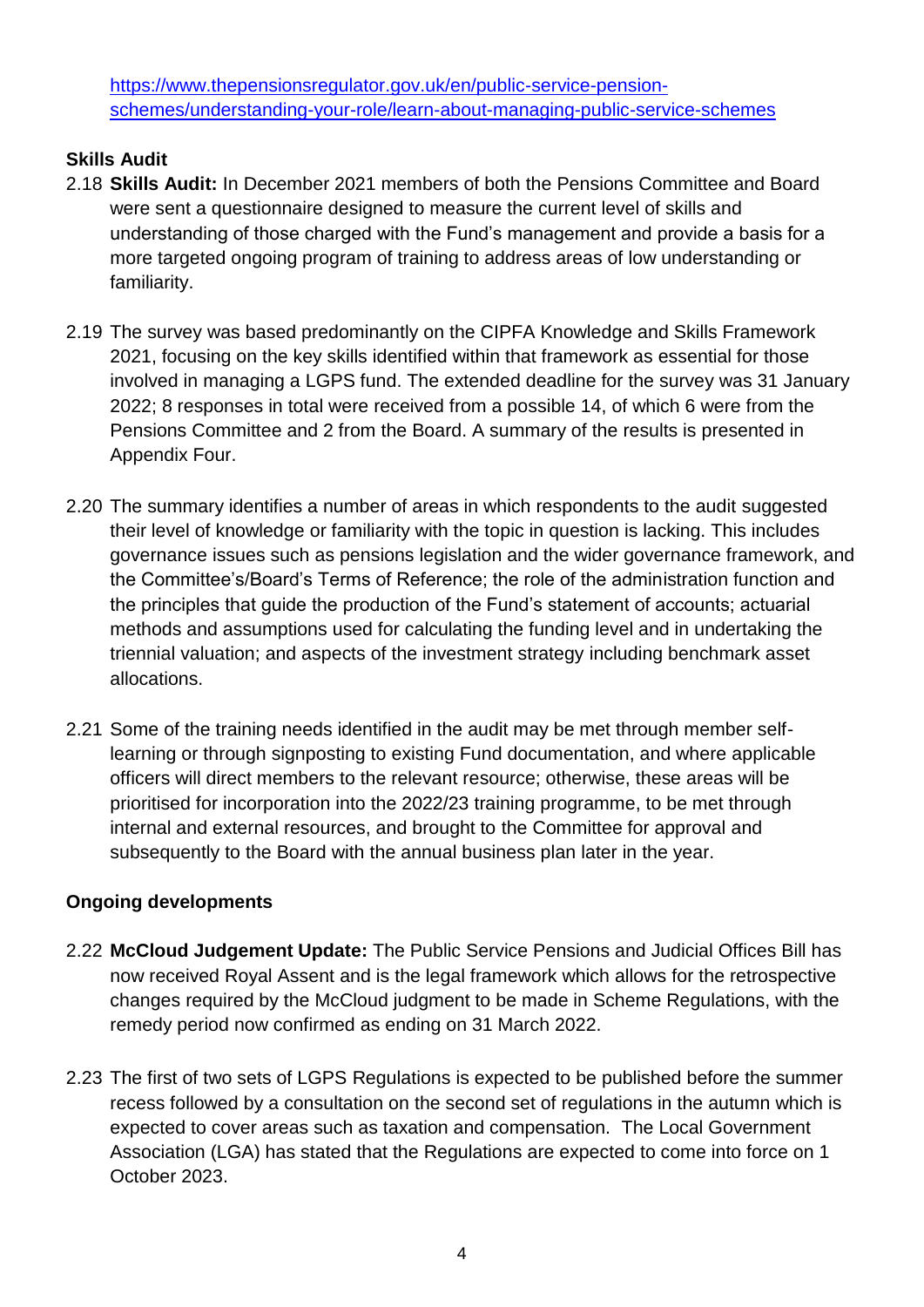- 2.24 Lambeth Pensions is currently taking steps to identify affected members which will involve revisiting calculations in respect of leavers since 1 April 2014, including:
	- recalculating member and survivor pensions, paying arrears and interest
	- dealing with the resulting pension tax implications
	- recalculating deferred benefits and concurrent calculations
	- exchanging service information with other administering authorities for members who have transferred
	- potentially re-visiting past trivial commutation payments, transfers and death grants.
- 2.25 **Consultation on draft pensions dashboards regulations:** The Department for Work and Pensions (DWP) published a [consultation on the draft Pensions Dashboards](https://www.gov.uk/government/consultations/pensions-dashboards-consultation-on-the-draft-pensions-dashboards-regulations-2022)  [Regulations](https://www.gov.uk/government/consultations/pensions-dashboards-consultation-on-the-draft-pensions-dashboards-regulations-2022) on 31 January 2022 which closed on 13 March 2022.
- 2.26 Pensions dashboards will allow individuals to see information about all their pensions, including the State Pension, in one place. These draft regulations set the requirements to be met to deliver this and will place a legal duty on pension providers to provide information to the dashboards.
- 2.27 The consultation proposes a staging deadline of the end of April 2024 for public service pension schemes, including the LGPS. This means that LGPS administering authorities will need to be able to connect to the digital architecture by this date and be ready to provide individuals' data to them via the dashboards. The consultation response submitted by the Local Government Pension Committee (LGPC) and the Local Government Association (LGA) expresses concern about LGPS administering authorities' ability to meet the staging deadline given the other pressures they face due to the processes required under the anticipated McCloud remedy regulations.
- 2.28 **Increase to normal minimum pension age**: The Finance Act 2022 received Royal Assent on 24 February 2022. The provisions of the Act relevant to the LGPS includes the increase to normal minimum pension age from 55 to 57 from 6 April 2028. It is not yet known whether The Department for Levelling Up, Housing and Communities (DLUHC) intends to amend the LGPS regulations to introduce a protected pension age for existing members.
- 2.29 **State Pension age review – call for evidence:** Under the Pensions Act 2014, the Government must undertake a review of the State Pension age every six years. The report for the next review must be published by 7 May 2023. As part of this, the Government has commissioned Baroness Neville-Rolfe to prepare an independent report making recommendations to the Government on what metrics it should consider when setting the State Pension age in future.
- 2.30 On 9 February 2022, DWP launched a call for evidence to gather views on this subject to feed into Baroness Neville-Rolfe's report. [The independent report call for evidence](https://www.gov.uk/government/consultations/second-state-pension-age-review-independent-report-call-for-evidence/second-state-pension-age-review-independent-report-call-for-evidence) will close on 25 April 2022. The call for evidence seeks views from members of the public and all interested parties on various points including: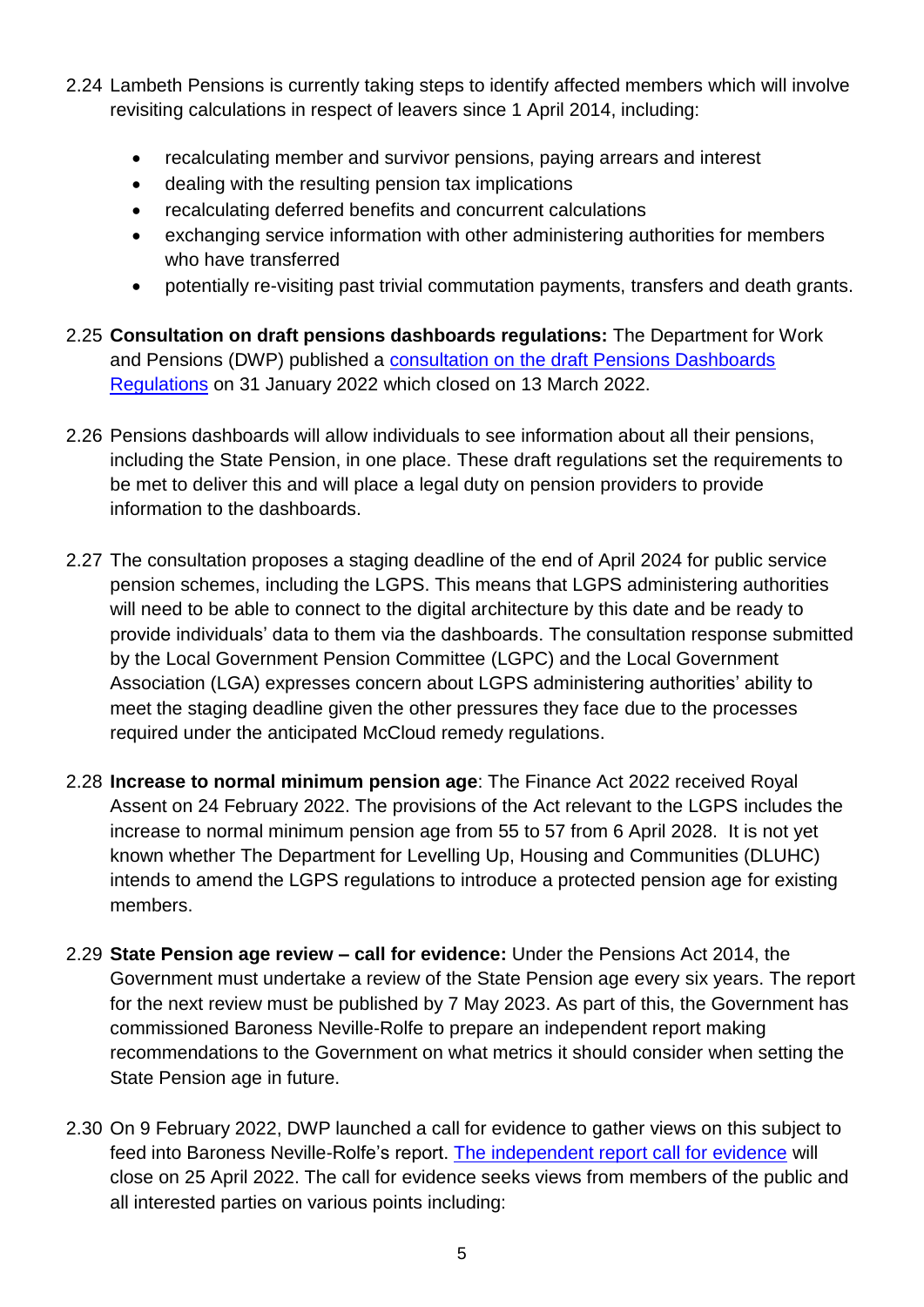- intergenerational fairness
- notice periods for State Pension age changes
- changes in working patterns
- predicted future changes to the workplace
- sustainability and affordability
- options for taking into account differences in circumstances when setting State Pension age
- what metrics should be considered to determine State Pension age.
- 2.31 **Automatic enrolment:** DWP has published its [review of the automatic enrolment trigger](https://www.gov.uk/government/publications/automatic-enrolment-review-of-the-earnings-trigger-and-qualifying-earnings-band-for-202223)  [for 2022/23.](https://www.gov.uk/government/publications/automatic-enrolment-review-of-the-earnings-trigger-and-qualifying-earnings-band-for-202223) The earnings trigger will remain at £10,000. This is a real term decrease in the value of the trigger. The Government estimates this will bring 17,000 more savers into pension savings compared with increasing the trigger in line with average wage growth.
- 2.32 Lambeth Council's automatic re-enrolment date is 1 April 2022. This means that all eligible jobholders not currently contributing in the LGPS will be brought into the Scheme from 1 April 2022. LGPS members contributing to the 50/50 section of the scheme must also be brought back into the main section of the scheme. Employees wishing to opt out or move back into the 50/50 section must make a formal election to do so after the re-enrolment date.
- 2.33 **Pensions Increase 2022:** On 20 January 2022, the Government [published the increase of](https://hansard.parliament.uk/Commons/2022-01-20/debates/22012054000009/PublicServicePensionSchemeIndexationAndRevaluation2022?highlight=pension)  3.1% on [public service pensions](https://hansard.parliament.uk/Commons/2022-01-20/debates/22012054000009/PublicServicePensionSchemeIndexationAndRevaluation2022?highlight=pension) effective from 11 April 2022. The publication also confirms that active LGPS CARE accounts will increase on 1 April 2022 by 3.1 per cent.

### **Other general updates presented to the Pension Committee**

- 2.27 **London CIV – Funding and Fee Savings:** The most recent London CIV (LCIV) Business Update call took place on 17 February 2022, during which updates were provided on their current fund launch activity and new fund launch pipeline; the current fund offering is attached at Appendix One for information.
- 2.28 As at 31 January 2022 the LCIV had £13.4bn of assets under direct management (approximately £15.1bn including commitments). The Lambeth Fund is a key stakeholder in the LCIV, with approximately £1.09bn or 57% of the Fund's active assets invested directly in the pool as at 31 December 2021, one of the highest proportions of total Fund assets compared to other London boroughs.
- 2.29 The estimated net fee savings for the year to date as at 31 December 2021 is £985k, which represents a saving over an estimate of additional fees that would have been paid if invested outside of the LCIV. The full year net fee savings forecast for 2021/22, after accounting for LCIV management fees and service charges, is approximately £1.2m (£938k in 2020/21).
- 2.30 **Fund Pipeline:** The LCIV ran a property workshop on 31 January 2022 with all interested London client Funds to share the results of a client property survey issued in October 2021 and put forward their plans for launching their own dedicated real estate fund. Based on initial demand the LCIV are planning to move forward with a residential property fund with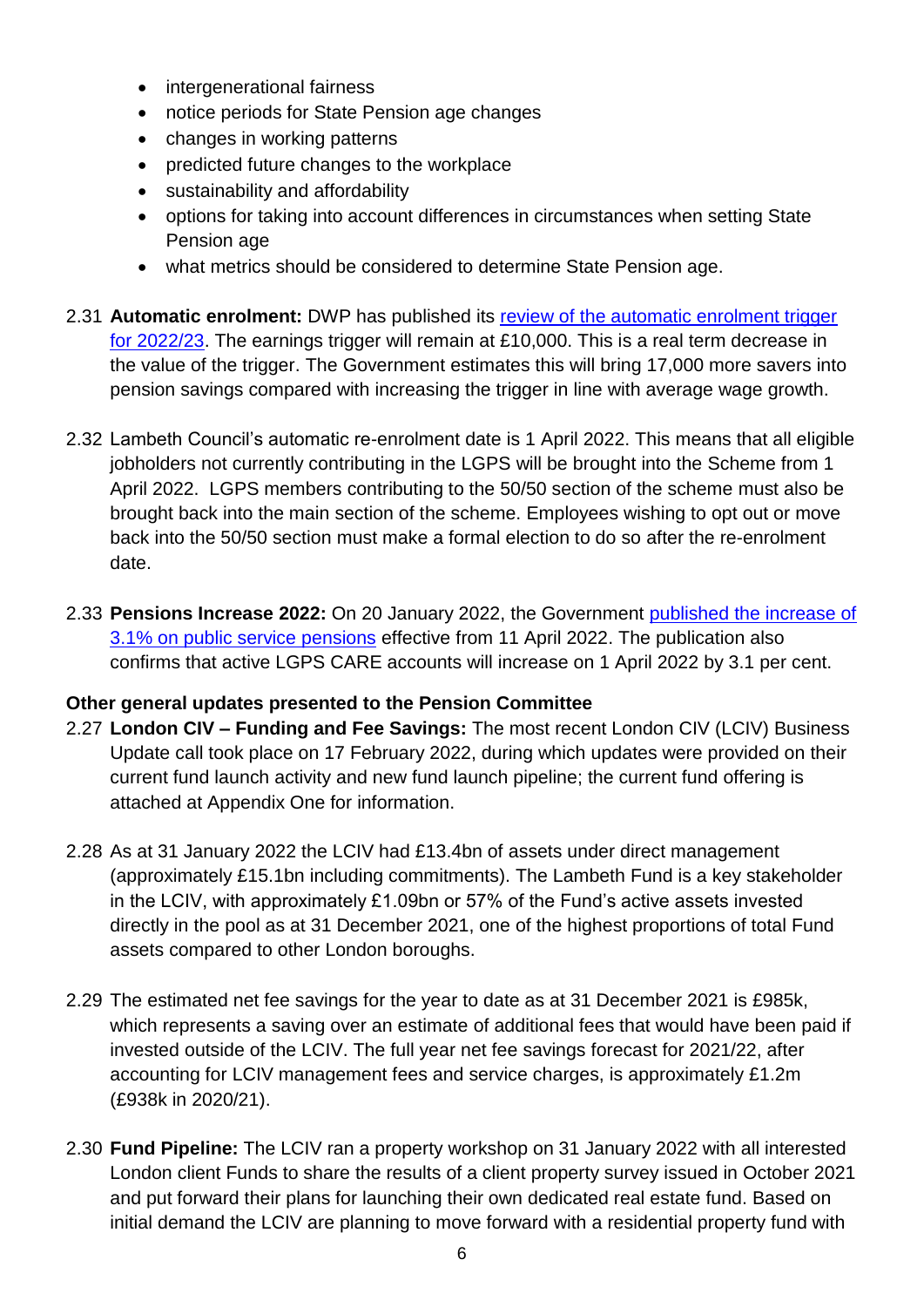a focus on affordable and social housing, and the first Seed Investor Group (SIG) meeting to begin developing this fund will take place on 22 March 2022.

- 2.31 The initial timelines put forward by the LCIV will see a draft term sheet for the fund issued in the summer of this year, with a manager selection exercise to take place in the second half of the year and a fund launch date of Q1 2023. Officers will take part in the SIG to help develop the proposed fund alongside the existing work strand being undertaken by the Fund's advisors to explore options in this asset class outside of the LCIV.
- 2.32 The possibility of a "lift and shift" of existing client property assets into the LCIV was also discussed, but at this stage was deemed a lower priority given the wide range of property managers in use across London Funds and the resources required to carry it out.
- 2.33 The LCIV have also begun the transition to add a second manager to the Multi Asset Credit Fund, in which the Lambeth Fund holds £239m as at 3 December 2021. The intention is to split asset holdings equally across the two managers, as advised to Committee in July 2021, in a process which is expected to take place over a period of up to six months to mitigate the impact of transition costs.
- 2.34 **Governance:** The LCIV General Meeting took place on 27 January 2022 as an in-person and online event, attended by shareholder representatives from all London boroughs and, from Lambeth, the Chair of this Committee. The meeting focussed on the 2022/23 budget and Medium-Term Financial Strategy (MTFS), which were both approved by the Board, and also updated members on progress made in addressing the ongoing issues raised by the FCA around the LCIV's treatment of regulatory capital. At its last business update webinar, the LCIV confirmed that there are still four London boroughs who have not returned the signed documentation required to amend the LCIV's Articles of Association and Shareholder Agreement in line with the FCA's requirements, with at least two boroughs who have indicated they are not minded to do so.
- 2.35 The confidential minutes from the meeting are appended to the investment performance report in the exempt section of this agenda.
- 2.36 **London CIV - Net Zero:** The LCIV have trialled and are now preparing to launch a climate analytics service which aims to inform the development of decarbonisation strategies, assist internal risk management, and support climate-related disclosures. At present the service only covers listed equity and fixed income instruments (for investment both in and outside the pool) and will produce a carbon footprint of those holdings, measure their fossil fuel exposure and indicate their net-zero alignment (implied temperature increase).
- 2.37 The service would be subject to a separate agreement and additional fees and would not provide access to the underlying data used to generate the outputs. This service is currently provided to the Lambeth Fund by its advisers, Mercer. Indicative fees have been provided, but officers will undertake further discussion with the LCIV to better understand the offering before taking any further action.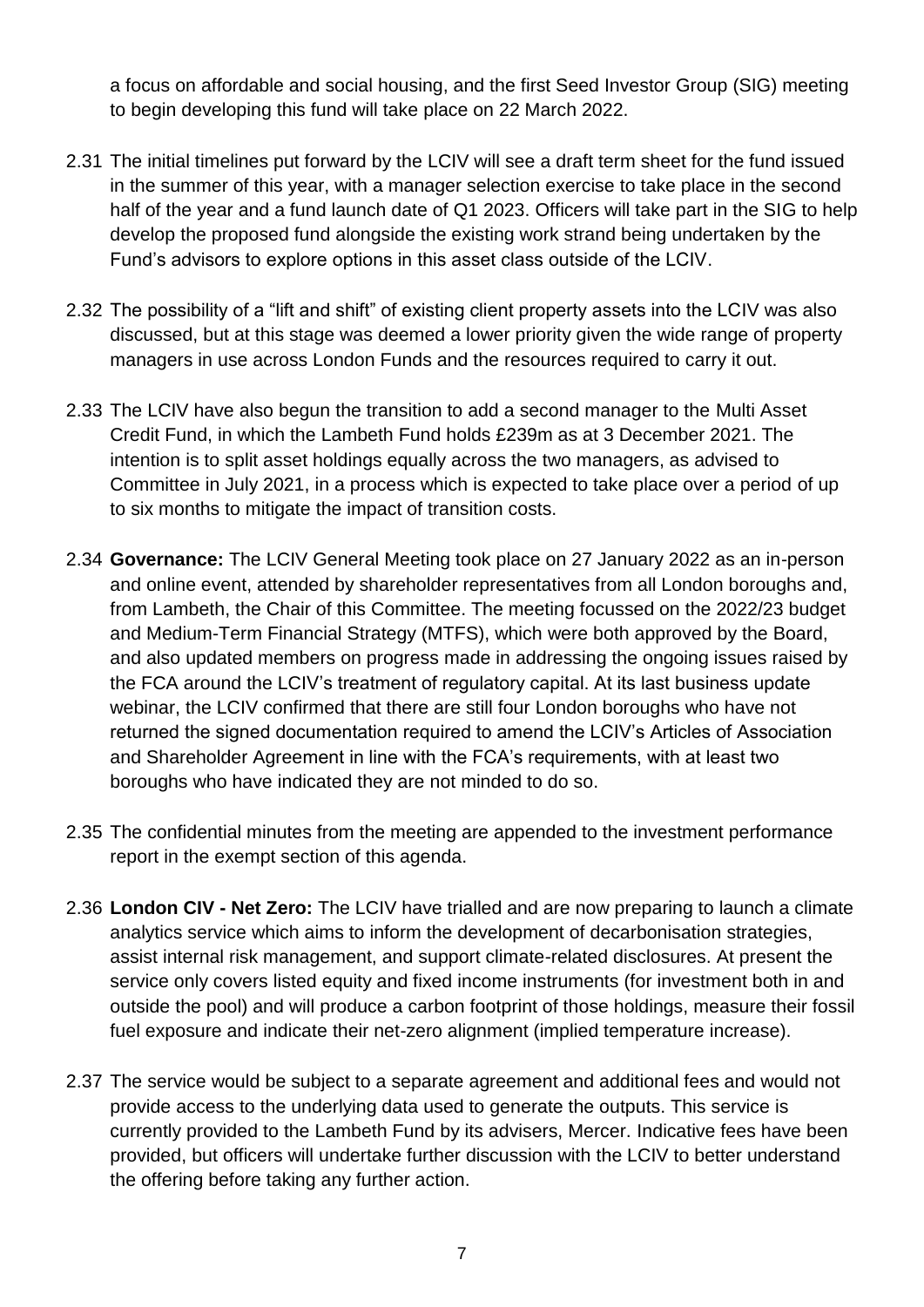- 2.38 **Russia Ukraine War:** On 24 February 2022 Russia began an invasion of Ukraine and, in the days that have followed, there have been a wide range of government sanctions issued across the Western World as markets react to the ingoing crisis. Commodity markets in particular have been heavily impacted; oil and gas prices have soared, there are concerns over global wheat supplies given that both Russia and Ukraine are two of the largest global producers, and metal prices have risen given Russia is a key producer of metals such as aluminium, copper and nickel.
- 2.39 Many UK pension schemes have extremely low exposure to Russian entities, as most developed market benchmarks will have no direct exposure whilst emerging market indices will often have a relatively small exposure. After engaging with its fund managers, officers estimate that the Lambeth Fund's exposure to Russian assets as at 28 February 2022 was approximately £807k, or 0.04% of the Fund. Exposure was limited to the LCIV global alpha growth and emerging market funds, the Adams Street private equity fund and the Permira private debt funds, with the largest exposure being approx. £675k to Sberbank across the LCIV equity funds.
- 2.40 In all cases our managers continue to assess the implications of the invasion and communicate regularly with us as the situation changes. In the short term we can expect sharp reductions in the value of our equity holdings in particular, especially given the trading restrictions in place, and over the mid to longer term the wider impact on global growth and existing inflationary pressures will likely affect performance of the wider portfolio.
- 2.41 **Responsible Investment – United Nations Letter:** Following on from the letter sent by Michael Lynk, UN Special Rapporteur, to all LGPS Funds in November 2021 regarding exposure to companies involved in Israeli settlements in the Occupied Palestinian Territory, representatives from the Scheme Advisory Board (SAB) and Local Authority Pension Fund Forum (LAPFF) met with Mr Lynk in early January 2022 to discuss his concerns. It was made clear that the primary objective of LGPS Funds is to ensure benefits are paid to members, but that Funds do take human rights seriously and, through the LAPFF, actively engage with many of the companies listed on the database. Mr Lynk will provide further information on the database, in particular the process for removing companies from it, and discussions will remain ongoing between all parties.
- 2.42 In March 2022 the legal group UK Lawyers for Israel (UKLFI) issued a statement claiming that Mr Lynk acted outside his powers in advising on investment decisions, and that any decision influenced by his decision would be challengeable. The group has written to the SAB and LAPFF requesting a pause in discussions, with the SAB confirming that they are taking advice on the matter and will consider it at their next Board meeting on 7 March 2022.
- 2.43 **Responsible Investment – Divestment and Boycotts:** On 22 February 2022 an amendment to the Public Service Pensions and Judicial Officers Bill (PSPJO) was passed in the House of Commons which allows the Secretary of State to issue guidance to administering authorities instructing them not to make investment decisions that conflict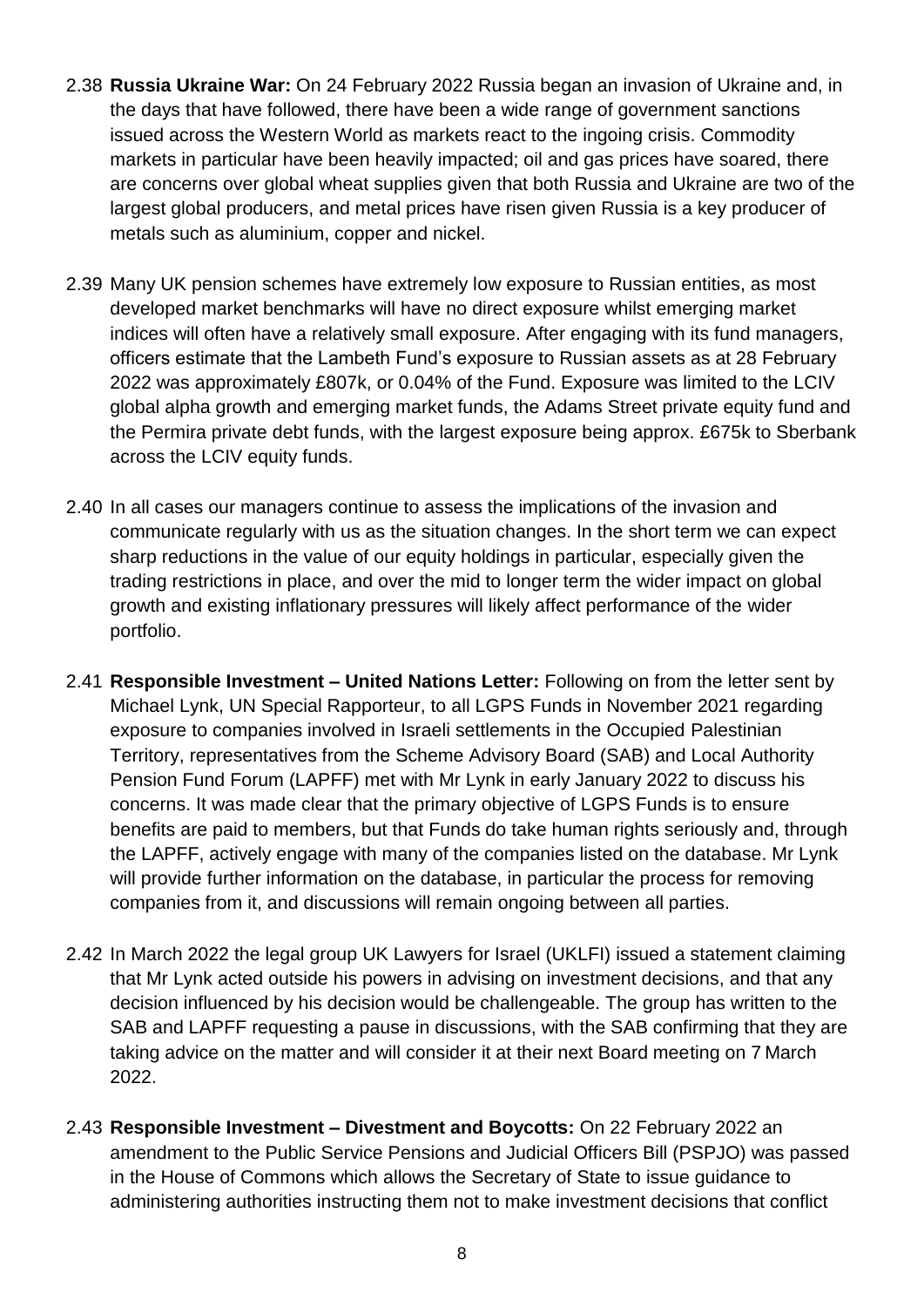with the UK's foreign and defence policy. The amendment received royal assent on 10 March 2022.

- 2.44 As noted by the SAB, LGPS funds are currently able to make prudent divestment decisions based on an assessment of the financial consequence of a number of matters, including those relating to Environmental, Social and Governance (ESG) factors. Where such decisions are based on non-financial factors LGPS funds should follow the Law Commission's direction that any financial impact should not be significant and that the decision would likely be supported by scheme members.
- 2.45 It is also expected that further guidance will be issued to clarify how it should be adopted, which would likely be subject to consultation later in the year. Further provisions in this area will be introduced by the Boycotts, Divestment and Sanctions Bill, expected at some point during the current Parliament.
- 2.46 **Investment Strategy – Levelling Up:** On 2 February 2022, DLUHC published its Levelling Up white paper. The paper includes references to LGPS funds, in conjunction with their pools, publishing plans to increase local investment by setting targets of up to 5% of assets invested in projects that support local areas. The SAB advise that 'local' in this context refers to UK-wide investment, and that they do not expect any mandate to enforce this beyond the requirement to have a plan.
- 2.47 Few details are available as yet, but it is expected that more information will be made available through public consultation in the Summer of 2022, alongside outstanding consultations on climate risk reporting, pooling guidance, and implementation of the Good Governance recommendations.
- 2.48 **UK Stewardship Code:** On 10 March 2022 the Financial Reporting Council (FRC) published its updated lists of signatories to the UK Stewardship Code which confirmed that the Lambeth Pension Fund has successfully been admitted as a signatory to the Code following the submission of its first stewardship report in October 2021. The Fund is now able to refer to itself as a signatory to the Code and make use of the FRC logos where relevant.
- 2.49 The successful notification of the Fund's application was accompanied by useful feedback on our initial submission, highlighting areas for development and improvement going forward. The ongoing recognition of the Fund as a signatory to the Code requires the annual submission of a stewardship report covering the previous financial year. The next report covering 2021/22 must be submitted to the FRC by 31 October 2022.

# **3. FINANCE**

3.1 There are no additional financial implications in relation to the items mentioned in this report.

# **4. LEGAL AND DEMOCRACY**

4.1 The Lambeth Pension Fund is run in accordance with the Local Government Pension Scheme Regulations 2013 enacted along with other Regulations under the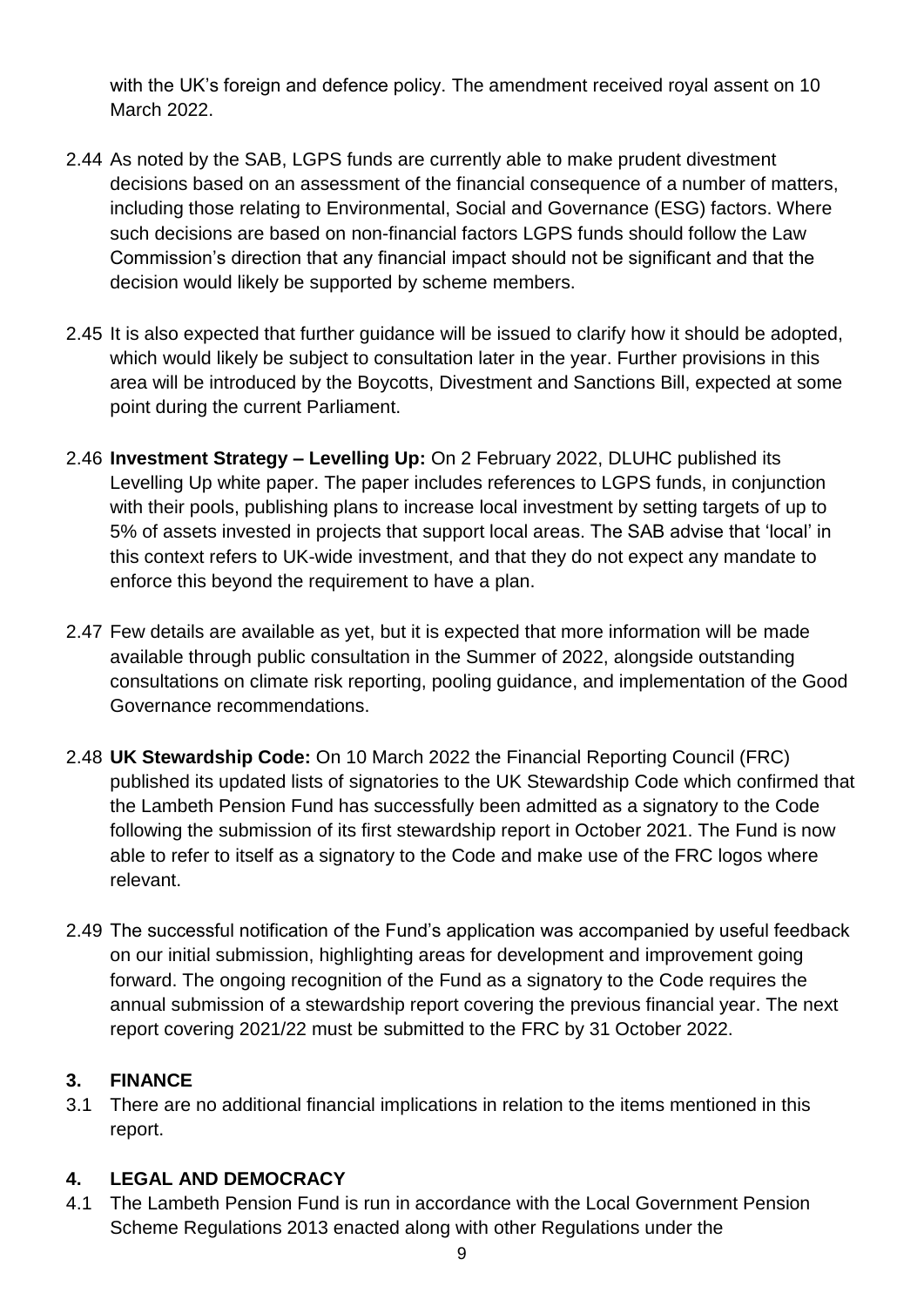Superannuation Act 1972 and the Public Service Pension Act 2013 and is for the benefit of Council employees and outside organisations which have entered into an agreement with Lambeth to provide pensions for their staff.

4.2 There are no additional comments from Democratic Services.

## **5. CONSULTATION AND CO-PRODUCTION**

5.1 Where possible Lambeth Pensions shares ideas and working practices with other pension funds.

## **6. RISK MANAGEMENT**

6.1 Action has been taken to mitigate any risks in relation to the items mentioned in this report. The Risk Register highlights the appropriate control measures to mitigate potential risks.

## **7. EQUALITIES IMAPCT ASSESSMENT**

7.1 There are no equalities issues.

## **8. COMMUNITY SAFETY**

8.1 There are no community safety issues.

## **9. ORGANISATIONAL IMPLICATIONS**

# 9.1 **Environmental** None for the purpose of this report.

## 9.2 **Health**

Not applicable.

9.3 **Corporate Parenting** Not applicable.

## 9.4 **Staffing and accommodation** None for the purpose of this report.

### 9.5 **Responsible Procurement** None for the purpose of this report.

## **10. TIMETABLE FOR IMPLEMENTATION**

10.1 Not applicable.